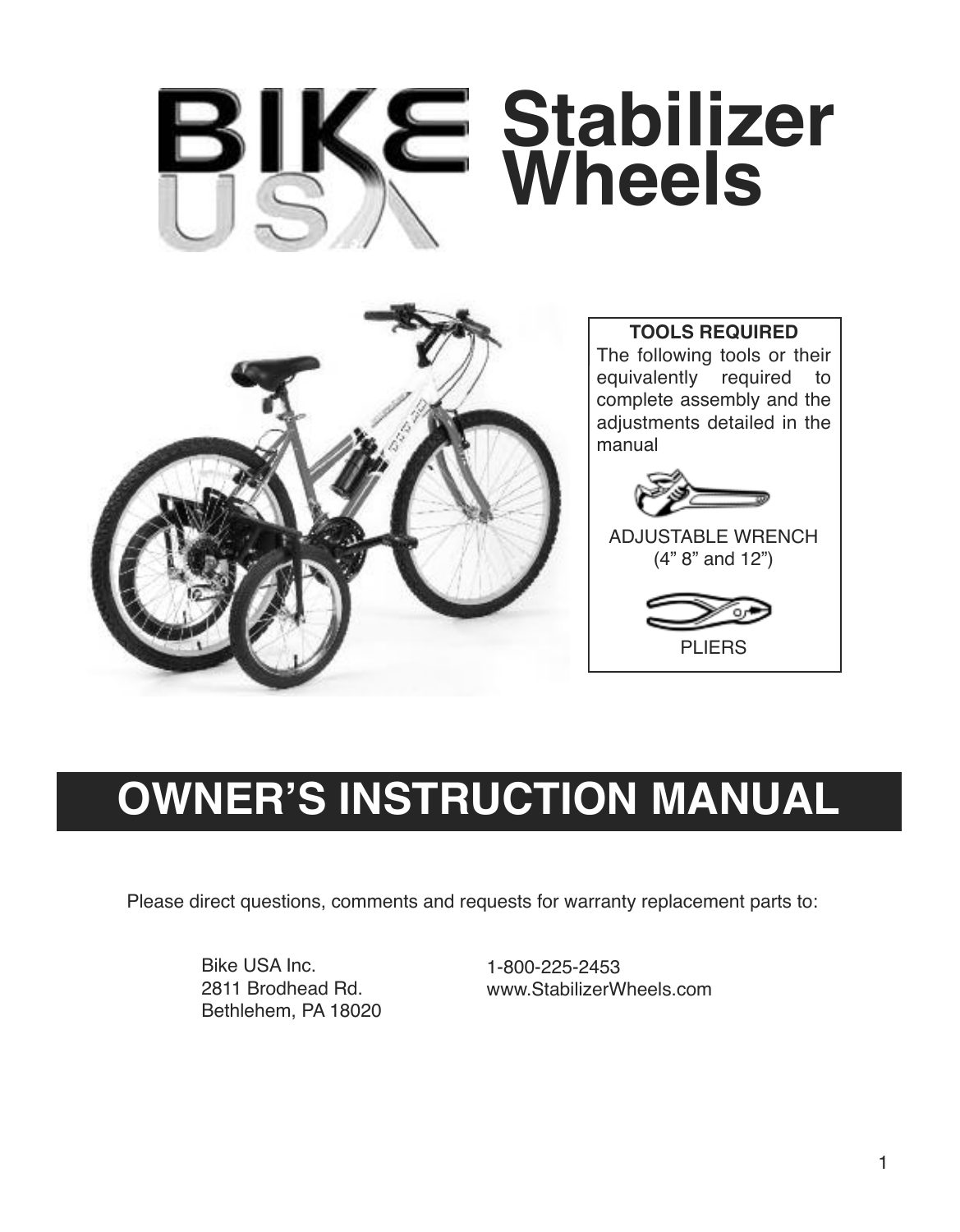# **OWNER'S INFORMATION AND RESPONSIBILITY**

Throughout the manual you will find **WARNINGS, CAUTIONS** and **NOTES** or **NOTICES**.

**WARNINGS:** Pay special attention to these since failure to do so may result in injury to the rider or others.

**CAUTIONS:** If not followed, these could result in mechanical failure or damage.

**NOTES** or **NOTICES**: These specify something that is of special interest.

It is the responsibility of the person who initially assembles the bicycles to do so correctly and make any necessary adjustments for proper operation. The owner or principle rider is then responsible for normal maintenance of the bicycle to keep it in good operating condition.

1. Make certain that all assembly instructions and necessary adjustments have been followed.

2. Perform the safety check list and mark each item listed. 3. Know how to operate all standard and accessory equipment on the bicycle.

4. Make sure that anyone who uses the bicycle has been fully instructed in its operation.

5. Your bicycle conforms to all Federal CPSC regulations. There may be other federal, state or local regulations. restrictions or equipment laws: therefore, you should make sure your bicycle complies with all applicable regulations before it is ridden.

## **BIKE USA STABILIZER WHEEL SET**

We hope you enjoy using your new Bike USA Stabilizer Wheel Set. It was designed to add versatility and safety to your riding experience. It was designed to be attractive and easy to use. It will fit most bicycles with a 24 to 27 inch wheel diameter.

Bike USA understands that the need and hope of today's physically challenged to have as normal and complete lifestyle as possible. No longer does the handicapped child or older adult have to "sit on the sidelines".

## **INCLUDED PARTS IDENTIFICATION**

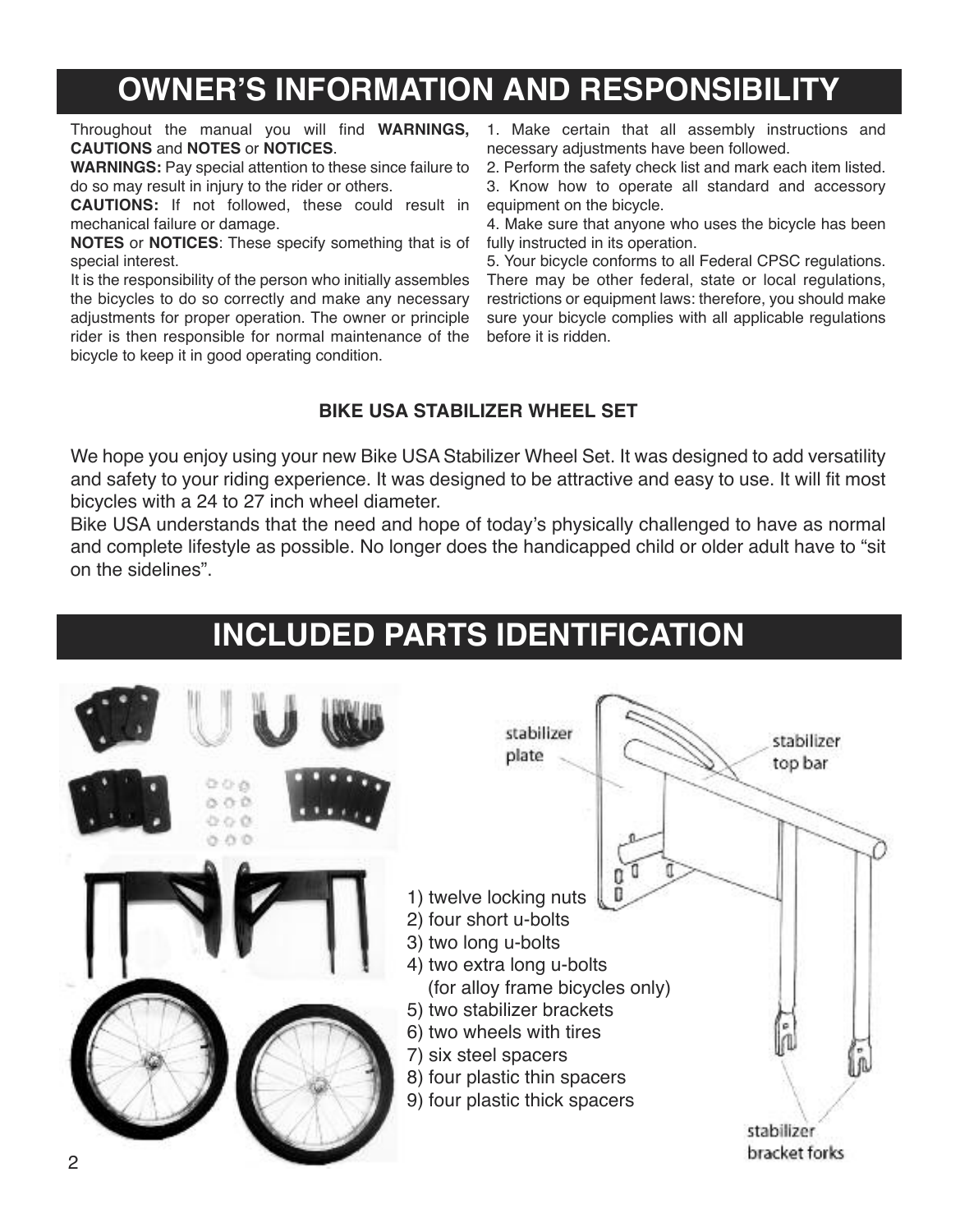# **ASSEMBLY INSTRUCTIONS**



Step 1:

Remove the brackets from their packaging and place on either side of the bike. Each bracket is different and should have the BIKE USA stamped logo facing forward when the bracket plate is against frame. Hold against bike to check correct placement.



Step 2:

Start by placing the short u-bolt on the seat stay (upper frame tube) of the frame and slide the thin plastic spacer over the u-bolt up against the frame. (Note: ubolts come in three sizes; small, long and extra long. Plastic spacers come in two sizes; thin and thick)



Place the bracket against the frame. Align the u-bolt ends to be approximately in the center of the top grove on bracket. (Note: slide u-bolt and bracket up and down frame to align bottom row of holes on bracket so it is slightly below frame chain stay (lower frame tube)).



## Step 4:

Place the steel spacer over the ends of the u-bolt and up against the bracket. (STOP: double check you have used the correct sized parts, in this order: short u-bolt, thin plastic spacer, stabilizer bracket, then steel spacer).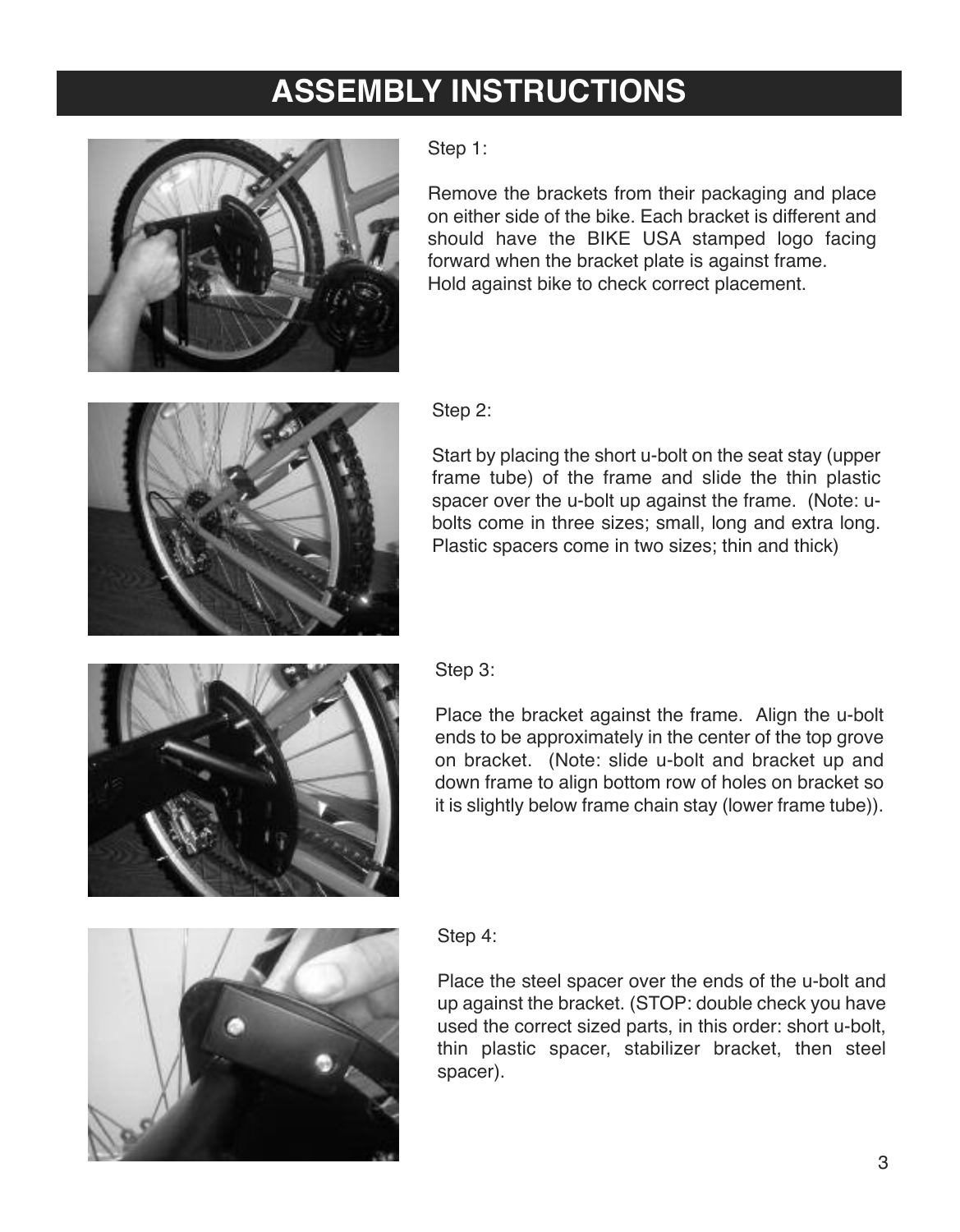# **ASSEMBLY INSTRUCTIONS**



Step 5:

Loosely tighten the nuts on the ends of the u-bolt. Do not tighten down yet. (Note: the stabilizer bracket should be against the frame of the bike, with the Bike USA logo facing forward, and the bottom slots slightly below the level of the frame chain stay (lower frame tube)).



## Step 6:

From behind the stabilizer bracket, put the short u-bolt around the frame chain stay (lower frame tube) and through the rear bottom slots in bracket. Lift the bracket up slightly, place a thin plastic washer between frame tube and bracket. Then put u-bolt through bracket again. Place a steel washer over u-bolt ends up against bracket face. The order of u-bolt and spacers should look identical with the set on the upper frame seat stay (upper frame tube).

## Step 7:

From behind the stabilizer bracket, put the long u-bolt around the frame chain stay (lower frame tube) and through the front bottom slots in bracket. Lift the bracket up slightly, place a thick plastic washer between frame tube and bracket. Then put u-bolt through bracket again. Place a steel washer over ubolt ends up against bracket face. (STOP: double check that you used a long u-bolt and thick plastic washer). Loosely tighten the nuts on the ends of the ubolt. Do not tighten down yet.



## Step 8:

Pick up one of the wheels. (Note: you should have two of the same wheel). Remove the axle nuts and retaining washers. Place the wheel in between the stabilizer bracket fork ends, with axle resting in the fork ends.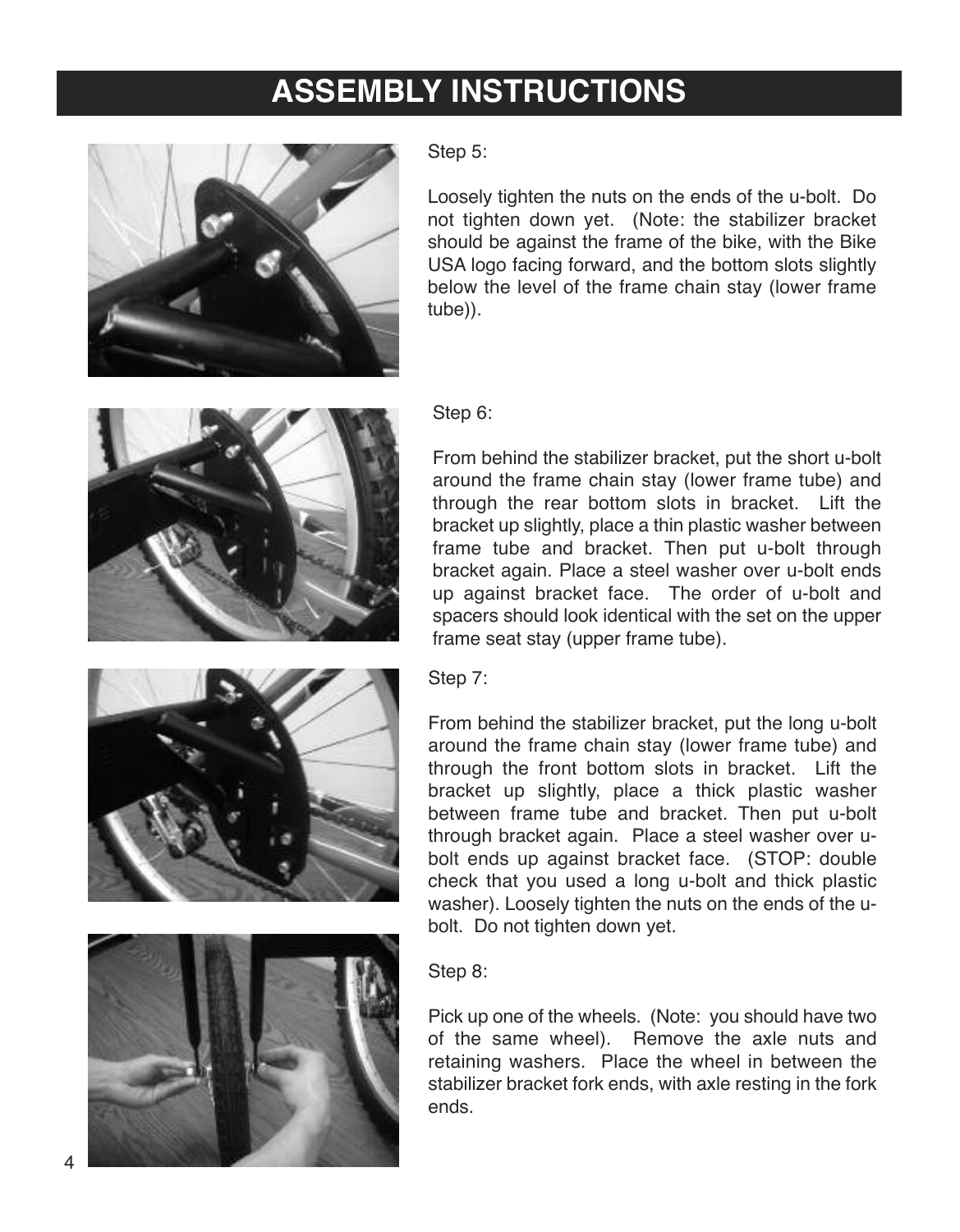# **ASSEMBLY INSTRUCTIONS**



Step 9:

Slide retaining washers over each side of axle and hook into little hole on fork end. (Note: the retaining washer helps hold the wheel from falling off in the event of a loose nut). Loosely tighten the nuts on the ends of the axle. (STOP: double check that each side retaining washer is hooked into the fork hole). Visually check that the wheel is centered evenly in the fork, then tighten down the axle nuts completely.



## Step 10:

With the bike standing completely upright, slide the bracket on the frame forwards or backwards, raising or lowering the whole assembly, until the stabilizer wheel is ½" off of the floor surface. (Note: the stabilizer wheels should not be touching the ground when the bike is upright, but should touch the ground when the bike is leaned slightly left or right).



Securely tighten down all six lock nuts on the end of the u-bolts. (Caution: all nuts and bolts on the stabilizer bracket, stabilizer wheel and bike need to be double checked for tightness. Loose nuts could result in unsafe riding).



## Step 12:

Repeat steps  $1 - 11$  of the bracket assembly on the other side of the bike. When complete, both wheels should be ½" off of the ground. Both brackets should be level and both wheels should be parallel with the rear wheel of the bike. Double check all assembly, tightness of lock nuts, and safety washers. Your assembly is complete and bike is ready to ride.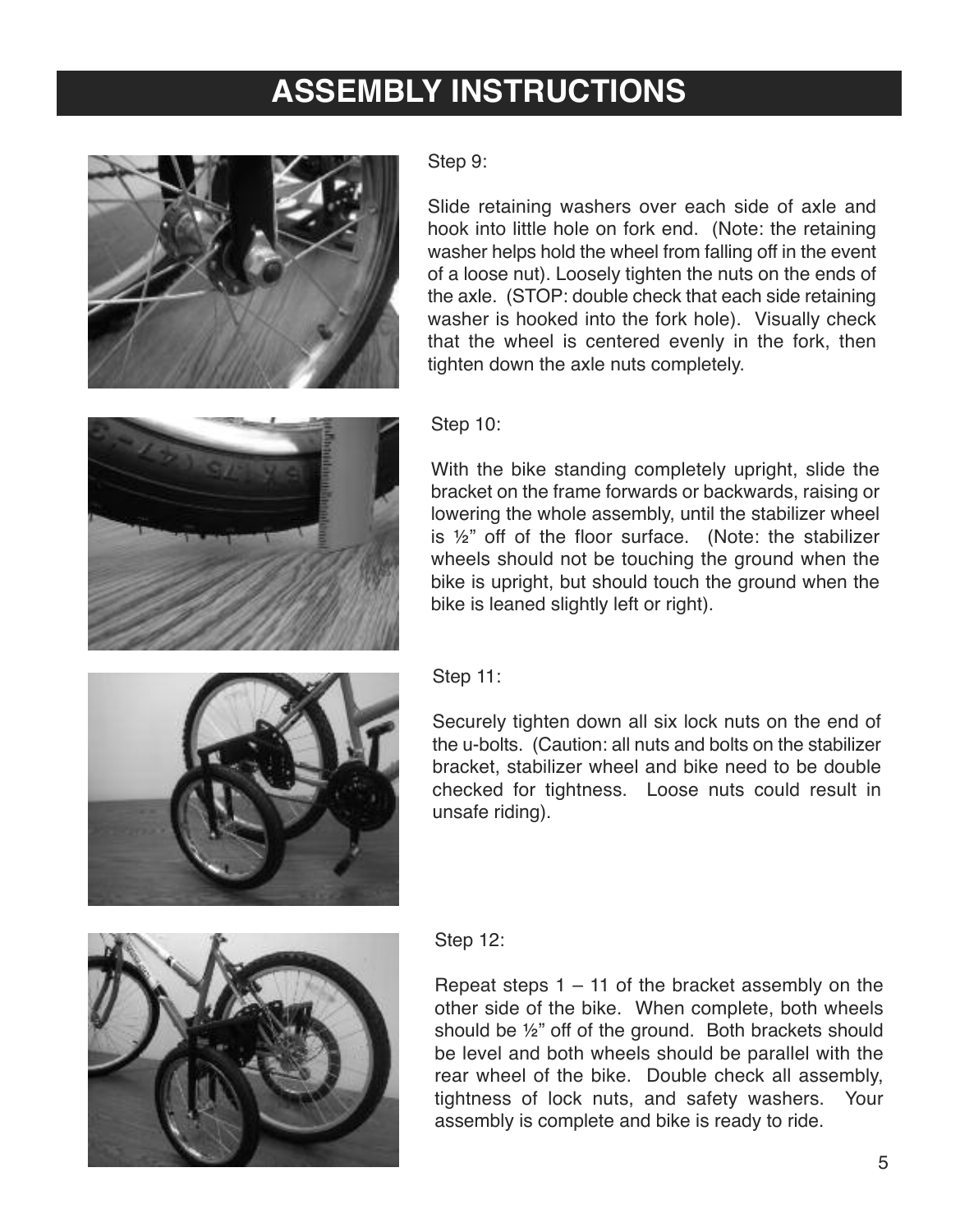#### **SAFETY CHECKLIST** (General Information For All Bicycle Owners)

Even under the best of circumstances, bicycling can be a hazardous activity, and as in many recreational activities, accidents can and do occasionally occur. It is for this reason that we specifically bring the following safety points to your attention. We ask that you read each point carefully; if you do not clearly understand any particular point addressed, please call our 800 number for additional information.

Perform each check below after all the assembly instructions and any necessary adjustments have been completed.

□ 1. **STEERING:** Make certain that the stem is inserted into the head tube to at least the minimum insertion line. Check the clamp nut and stem bolt to make sure they are tightened securely. (See the handlebar and stem assembly sections for recommended torque.)

□ 2. **BRAKES:** Check and adjust, if necessary (See the brake adjustment section.)

**WARNING: Before riding, activate front and rear brakes 20 to 25 times, and then make final brake adjustments. This procedure takes care of the initial cable stretch.**

**□ 3. SEAT:** Check for tightness of the seat clamp and the seat post clamp and that the minimum insertion line is inside the frame. See that the seat is at the proper height for the intended rider. (See the seat assembly section)

□ 4. **PEDALS:** Check the pedal spindles, making sure that they fit tightly against the crank arms. (See the pedal assembly section for recommended torque.)

□ 5. TIRES: Check and inflate, using a hand pump if necessary. The correct pressure is marked on the side of the tire. DO NOT OVER-INFLATE.

□ 6. **GENERAL INSPECTION:** See that all reflectors have been properly installed. Replace any missing or damaged reflectors.

Check all fasteners and tighten, if necessary.

q **7. TO THE RIDER OF THIS BICYCLE:** Make certain that you know how to operate the bicycle. We recommend that you read all safety and warning information in the manual before riding.

q **8. WHEEL QUICK RELEASE:** If the wheels are equipped with Quick Release Hubs, make sure they are properly tightened. Check the procedure in the manual.

□ 9. **HELMET:** I understand that all riders (adults and children) should wear a bicycle helmet whenever riding the bicycle.

□ 10. **LAWS:** I understand that this bicycle is subject to all the laws of the road, and that many states and localities have additional laws which specifically apply to bicycles. I understand that it is my responsibility to make myself familiar with and to observe these laws.

□ 11. **LIGHTS:** I understand that riding this bicycle at dawn, at dusk, after dark or at times of poor visibility, is extremely dangerous and I understand that it is my responsibility to equip the bicycle with an appropriate lighting system, which meets or exceeds local and state law requirements before I ride the bicycle under these conditions.

□ 12. **MAINTENANCE:** I understand that regular maintenance is required to keep this bicycle operating properly, and that failure to maintain it may void the manufacturer's warranty and may make the bicycle unsafe. Regular maintenance includes frequent inspection of all quick release mechanisms and wheel retention devices and maintaining the recommended tire pressure as marked on the tire.

□ 13. **EQUIPMENT:** I understand that the manufacturer of this bicycle has incorporated many components in its design which are important to the safe operation of the bicycle. I understand that removing, modifying or replacing any original equipment components may result in making the bicycle unsafe.

# **MAINTENANCE**

### (General Information For All Bicycle Owners)

Your bicycle will require regular maintenance. Although simple in most cases, there are times when the repairs and adjustments take special knowledge and proper tools. We recommend that when service is required, you should have a qualified bicycle repairman do it for you.

#### **RECOMMENDED GENERAL MAINTENANCE SCHEDULE**

To maintain the original brilliant painted and chrome finish, keep your bicycle clean and dry. Wipe off dirt, moisture and oil with a clean, soft cloth. Periodically, polish with a clear coat of wax.

#### **WARNING: Do not use a wax polish or oils of any kind on the rims of your bicycle. In order for the caliper brakes to operate properly, the rims should be kept clean and free of dirt and lubricants.**

Due to wear of new parts, we recommend that you inspect the bicycle frequently for adjustment of brakes, bearings, wheels, etc. Adjust or tighten nuts and screws. The frequency of inspection would depend on how much and how hard you ride. Normally, we recommend an annual service check. Any

component that does not function properly should be checked and corrected immediately. If you do not feel qualified to make the adjustment, we recommend that you take your bicycle to a qualified bicycle repairman.

#### **REAR WHEEL REMOVAL**

1. Place bicycle upside down, resting it on the seat and handlebars. Cushion handlebars to prevent damage to stem shifters and caliper brake levers.

2. If necessary, remove one caliper brake shoe to allow clearance for the wheel removal.

3. Shift chain onto the small sprocket.

4. Remove the axle nuts and washers from both sides of the axle.

5. Pivot the derailleur to the rear of the bicycle. Guide the wheel out of the frame and remove the chain from the sprocket.

6. Remove the wheel from the frame. Release the derailleur.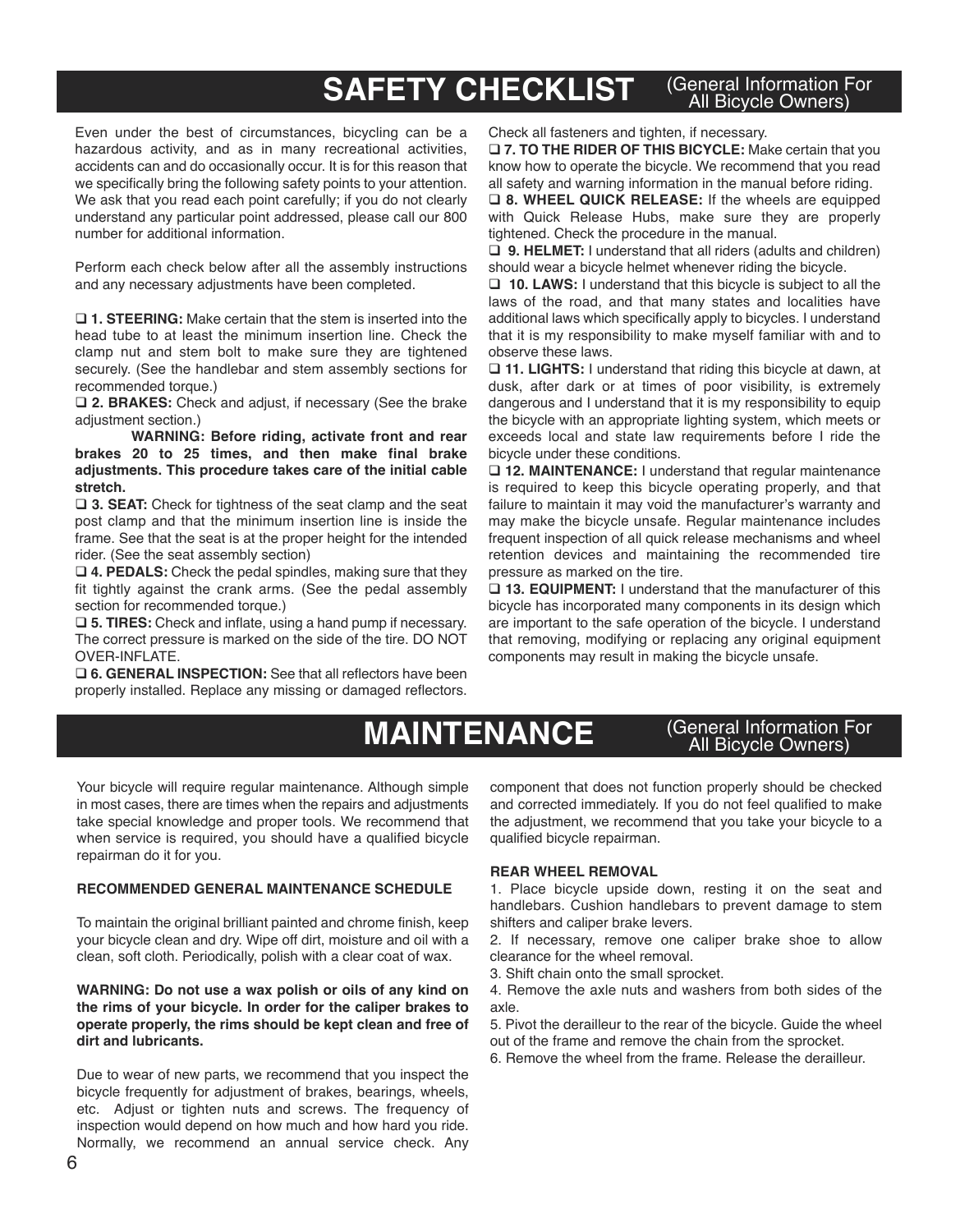#### **RULES OF THE ROAD** (General Information For All Bicycle Owners)

1) In the interest of safer cycling, make sure your read and understand your owner's manual.

2) NOTICE: Some state and local laws may require that your bicycle be equipped with a warning device such as a horn or bell and light, if the bicycle is to be ridden after dark.

3) ALWAYS WEAR SHOES when riding a bicycle and AVOID loose fitting clothing.

4) CHECK YOUR BREAKS FREQUENTLY. The ability to stop your bicycle is CRITICAL. Roads are SLIPPERY in wet weather, so AVOID sharp turns and allow more distance for stopping. Caliper breaks may become less efficient when wet. Leaves, loose gravel, and other debris on the road can also affect the stopping distance.

5) The kickstand is designed to support the bicycle only, not the bicycle and rider.

6) REPLACE bent or BROKEN spokes and bent or damaged wheel rims.

7) OBEYALL TRAFFIC REGULATIONS. Most traffic regulations apply to bike riders as well as automobile operators.

8) KEEP TO THE RIGHT. Follow the traffic flow in a straight line close to the curb. Watch for cars moving in and out of traffic.

9) NEVER CARRY RIDERS. Only a properly installed child carrier is acceptable, if it used safely.

10) WHEN RIDING IN PAIRS or in large groups, form a single line along the right side of the road. Set up a sensible distance between riders. DON'T TAILGATE.

11) ALWAYS BE ALERT. Animals or people may dart in front of you. Be on the ALERT-people have the right-of-way. Be ALERT to people opening doors when passing parked cars. Your bicycle was not designed for stunting and experimentation. Enjoy riding it in a safe manner.

12) BE CAREFUL AT ALL INTERSECTIONS. Slow down and look both ways before crossing.

13) USE HAND SIGNALS. Always let other drivers and pedestrians know what you are going to do. Signal 100 ft. before turning unless your hand is needed to control the bike.

14) HAVE PROPER LIGHTS AND REFLECTORS. Never ride at night without a white front reflector and headlight, a red rear reflector and light and wheel reflectors. Other devices, like flags and reflective tape, also help you become more visible.

15) DO NOT CARRY PACKAGES or OBJECTS which obstruct vision, restrict control or could get entangled in the spokes.

16) NEVER HITCH RIDES. Never hold onto a moving vehicle while riding. Never "stunt"

17) AVOID the following HAZARDS: Drain grates, pot holes, ruts, soft road edges, gravel, sand and leaves especially when they are wet.

#### **SAFETY WARNINGS** (General Information For All Bicycle Owners)

Before you ride, please read all of the following items making sure you understand them. Failure to do so could cause damaged to the bicycle or possible injury to yourself or others. Your bicycle meets or exceeds industry standards. It is NOT designed for off-road use, jumping, stunts and other types of abusive riding.

#### **ALWAYS WEAR A HELMET!**

#### **BRAKE PRECAUTIONS:**

1) Do not ride the bicycle until you have checked for proper brake adjustments.

2) When riding your bicycle for the first time, test the brakes at a slow speed on a large level surface without obstructions. Also, never attempt to stop suddenly using the front brake only, as this could throw the rider off the front of the bicycle.

3) Check and adjust the brakes, if necessary at the first sign of failure. This will enable the rider to make a quick and smooth stop. On caliper brakes, if a brake lever touches the grip when it is squeezed, adjust the brakes.

4) Going downhill fast is dangerous since you can't stop nearly as fast as you can on level ground. A curve at the bottom of a hill could force you into oncoming traffic or off the road if you are going at an excess speed.

5) Use the front brake slowly and carefully, especially while turning or when the road is wet or covered with gravel, sand or leaves. Start braking sooner under these conditions and with less force to reduce the chance of skidding. Wet brakes shoes mean that this will require more distance to stop. Start braking sooner than normal in wet conditions.

6) NIGHTTIME RIDING:

a) You can't see the controls on your bicycle at night, so you must know where they are by touch.

b) Slow down. Debris and holes are much harder to see at night.

c) If possible, ride on streets that are familiar to you. Terrain that you have never seen during the day is dangerous at night.

d) Use well lighted streets whenever possible. Avoid unlighted bike paths.

e) Comply with all legal requirements in your state. You must at least have a "white light", (not just a white reflector), on the front and a rear red light. All states require that a lamp that emits a white light be used.

f) Children generally should not be allowed to ride a bicycle at night and adults should avoid night riding, if possible.

g) Always wear a helmet, and it is a good idea to have a rear view mirror.

7) If the stem is not inserted into the head tube to at least the minimum insertion line, or if the stem bolt is over tightened, the fork could become damaged. This could cause an unsafe condition and risk of injury to the rider.

8) For safe operation, the handlebar stem bolt and clamp nut must be securely tightened. Check them often.

9) For safe operation, you must secure the pedal spindle tightly against the crank arm with a wrench that fits the shoulder of the pedal spindle. This is important; it avoids stripping the threads. Always replace damaged pedals.

10) When adjusting the seat height, you must have the minimum insertion mark on the seat post remaining inside the frame.